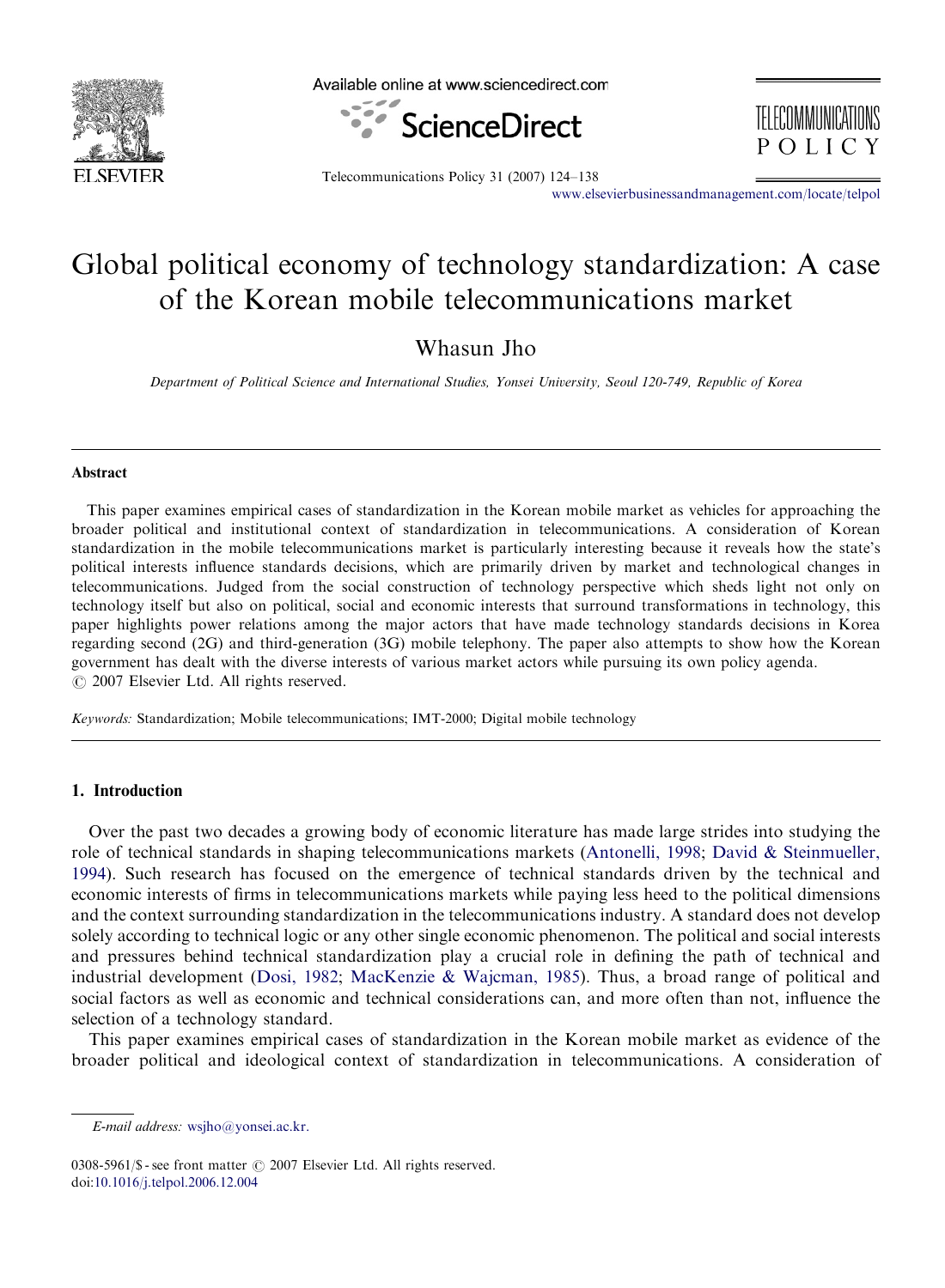Korean standardization in the mobile telecommunications market<sup>1</sup> is interesting because it reveals the impact that political interests and international and technological changes have on technology standards decisions. Although some technocrats and scholars assume that the development of the mobile telecom market was the inevitable outcome of technological development, standardizations for the second generation (2G) and the third generation (3G) were the products of that standardization process only in so much as technological availability has altered the interests of powerful government policy makers and companies. Moreover, market and technological changes provide the basis for new economic strategies and arrangements between the state and telecom companies. Thus, the choice of a standard is contingent upon how unique power relations between the state and businesses in domestic politics respond to developments in the telecom market and technology. In this sense, every stage of selecting a new standard involves a set of choices between different options and is a multidimensional process involving the interests and strategies of political institutions and companies.

This study is concerned with revealing how a technology standard is chosen, as the wireless telecom industry becomes exposed to fiercer domestic and global competition as well as rapid technological change. In the 2G mobile telecom market, the Korean state initiated local technology development—Code Division Multiple Access (CDMA)<sup>2</sup>—and started to enforce this system as the national standard for the digital mobile telecom market. However, as the mobile market developed further, the selection process involving 3G technology standards led to serious disputes between the government and carriers: Korean companies wanted to adopt Wideband Code Division Multiple Access  $(W\text{-CDMA})^3$  while the government insisted on at least one CDMA2000-based service. Why and how did the government and telecom companies choose CDMA technology over the already commercialized Time Division Multiple Access (TDMA)<sup>4</sup> technology and launch a 2G mobile telecom service based on the CDMA standard? Why did most telecom service providers prefer to use W-CDMA as the technology standard for the next generation 3G service while the Korean state insisted on keeping at least one 3G service based on its local CDMA technology? This study seeks to understand the context within which standards selection takes place and to analyze national institutional structures for technological dynamism and the role of government policies. Based upon the theory of the social shaping of technology, this paper highlights the difference in power relations and interests between 2G and 3G technology standards decisions and shows how the Korean government has dealt with the diverse interests of various market actors while pursuing its own policy agenda.

### 2. Nature of standardization

Rejecting the conventions of technological determinism, this section surveys the literature on the social shaping of technology, which argues that technology and its standards evolve in path-dependent ways and the choices of major actors, within certain constraints, determine the general course and effects of technologies and standards [\(MacKenzie](#page--1-0) & [Wajcman, 1985;](#page--1-0) [Pinch](#page--1-0) [& Bijker, 1987](#page--1-0)).

### 2.1. Political and social shaping of technology standardization

The neo-classical paradigm argues that technological developments occur along a single predetermined trajectory and that people have little room to drive or influence the direction of their development. In neo-

<sup>&</sup>lt;sup>1</sup>Wireless communications is an access method or a transport mechanism, which uses radio transmission rather than wired lines to provide telephone services. While wireless communications is similar to a wired telephone system, its capacity is not restricted to a single circuit, because many services can be simultaneously provided for a wide variety of media [\(Noll, 1995](#page--1-0)).

<sup>&</sup>lt;sup>2</sup>CDMA is one of the digital access technologies that has been commercially developed in Korea and the US. In CDMA technology, unique *code* is assigned to all conversations and signals for all calls are spread across a broad frequency spectrum.

 $\rm^3W\text{-}CDMA$  is the dominant technology standard for 3G embraced by many of the global Time Division Multiple Access–Group Special Mobile (TDMA–GSM) carriers. As it can provide several simultaneous services to end-users for multimedia services, W-CDMA provides greater capacity and improved spectrum efficiency relative to current 2G technology. <sup>4</sup>

<sup>&</sup>lt;sup>4</sup>TDMA is the earliest form of digital radio technology developed in Europe. It assigns both different frequencies and time slots to each conversation on a wireless system. Other digital radio technologies are CDMA and Group Special Mobile (GSM). GSM is a digital wireless standard which uses TDMA as its air interface technology.